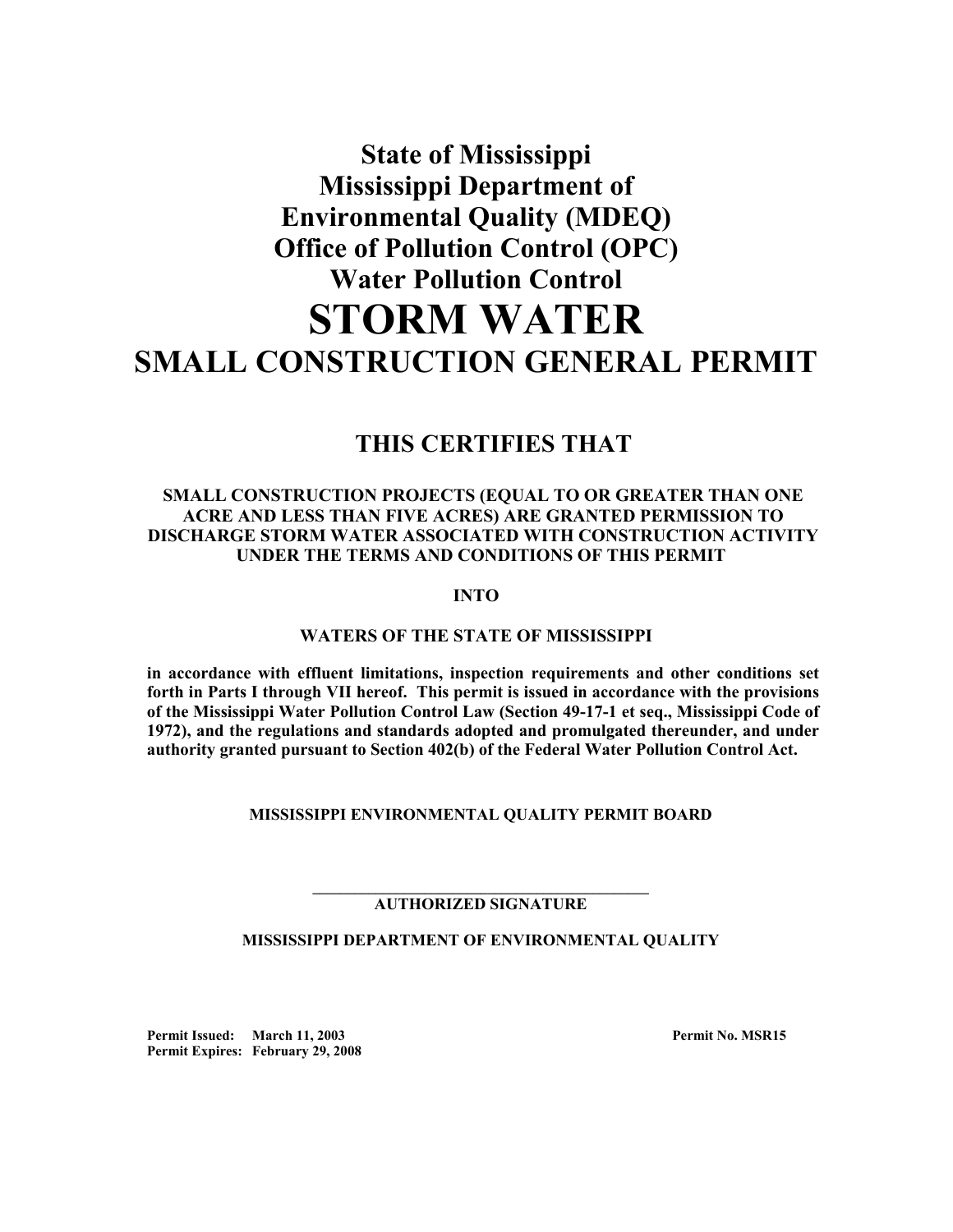## STORM WATER SMALL CONSTRUCTION **GENERAL NPDES PERMIT**

## **TABLE OF CONTENTS**

|            |                                                      | Page |
|------------|------------------------------------------------------|------|
| Part I.    | <b>Permit Applicability and Authorization</b>        |      |
|            |                                                      |      |
|            |                                                      |      |
|            |                                                      |      |
|            |                                                      |      |
|            |                                                      |      |
|            |                                                      |      |
|            |                                                      |      |
| Part II.   | <b>Small Construction Notice of Intent (SCNOI)</b>   |      |
|            |                                                      |      |
| Part III.  | <b>Storm Water Pollution Prevention Plan (SWPPP)</b> |      |
|            |                                                      |      |
|            |                                                      |      |
|            | C. SWPPP Details                                     |      |
|            |                                                      |      |
|            |                                                      |      |
|            |                                                      |      |
|            |                                                      |      |
|            |                                                      |      |
|            |                                                      |      |
| Part IV.   | <b>Limitations and Requirements</b>                  |      |
|            |                                                      |      |
|            |                                                      |      |
|            |                                                      |      |
|            |                                                      |      |
|            |                                                      |      |
|            |                                                      |      |
| Part V.    | <b>Other Permit Conditions</b>                       |      |
|            |                                                      |      |
|            |                                                      |      |
|            |                                                      |      |
|            |                                                      |      |
|            |                                                      |      |
|            |                                                      |      |
|            |                                                      |      |
|            |                                                      |      |
|            |                                                      |      |
|            |                                                      |      |
|            |                                                      |      |
|            |                                                      |      |
|            |                                                      |      |
|            |                                                      |      |
|            |                                                      |      |
|            |                                                      |      |
| Part VI.   | <b>Reopener Clause</b>                               |      |
|            |                                                      |      |
|            |                                                      |      |
| Part VII.  |                                                      |      |
| Part VIII. |                                                      |      |
| Part IX.   |                                                      |      |
| Part X.    |                                                      |      |
|            | Total Pages with Cover - 17                          |      |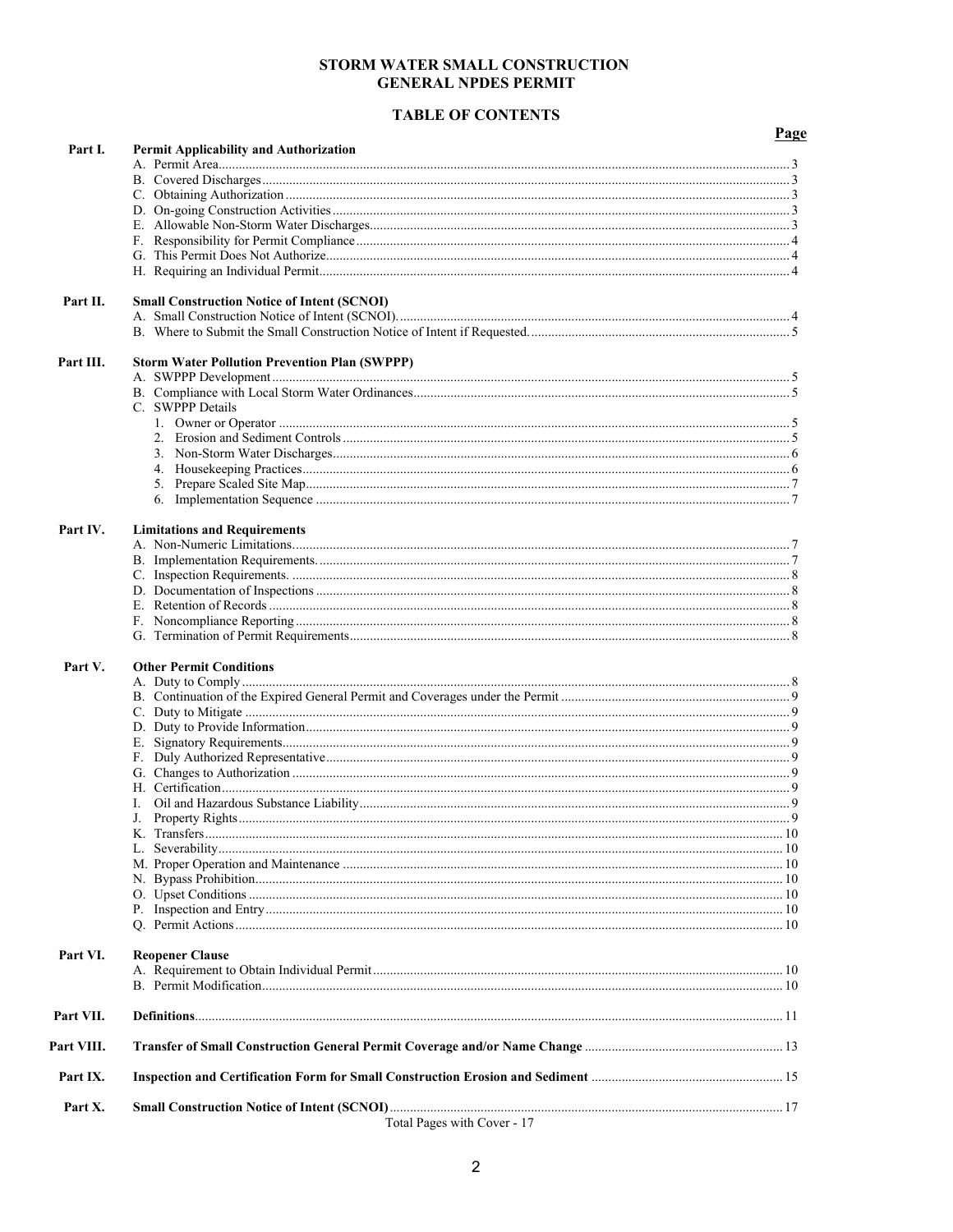## **Part I. Permit Applicability and Authorization**

- **A. Permit Area.** The permit covers all areas of the State of Mississippi.
- **B. Covered Discharges**. Discharges composed entirely of storm water from small construction activities, except as noted in Part 1. E., including clearing, grading, excavating and other land disturbing activities equal to or greater than one (1) acre and less than five  $(5)$  acres.<sup>1</sup> These discharges are automatically designated as small construction activities under the National Pollutant Discharge Elimination System (NPDES) storm water program and are automatically covered under this permit. Small construction activities disturbing less than one (1) acre are designated if:
	- The project is part of a larger common plan of development or sale with a cumulative planned disturbance of equal to or greater than one (1) acre and less than five (5) acres (for example, individual or commercial lots that are part of a subdivision or a commercial development that initially impacts less than one (1) acre but will ultimately exceed the one  $(1)$  acre threshold<sup>2</sup>), or
	- The Executive Director of the Mississippi Department of Environmental Quality (MDEQ) designates the construction activity based on the potential for contribution to a violation of a water quality standard or for significant contribution of pollutants to waters of the State.

Small construction activity does not include routine maintenance that is performed to maintain the original line and grade, hydraulic capacity, and original purpose of the facility (for example, existing ditches, channels, or other similar storm water conveyances, as well as routine grading of existing dirt roads, asphalt overlays of existing roads, and other similar maintenance activities).

- **C. Obtaining Authorization. Owners or operators are authorized to discharge storm water associated with small construction activity under the terms and conditions of this permit upon commencement of small construction land disturbing activities (i.e., Construction may begin after development of the required Storm Water Pollution Prevention Plan (SWPPP) and the completion of the Small Construction Notice of Intent (SCNOI)).**
- **D. On-going Construction Activities.** Projects that are on-going as of March 10, 2003 and are equal to or greater than one (1) acre and less than five (5) and do not have coverage under Construction General Permit MSR10 must obtain coverage by complying with the terms and conditions of this permit.
- **E. Allowable Non-Storm Water Discharges**. Owner or operators are authorized for the following non-storm water discharges. Except for flows from fire fighting activities, sources of non-storm water below that are combined with storm water discharges associated with construction activity must be identified in the Storm Water Pollution Prevention Plan (SWPPP). The SWPPP must identify and ensure the implementation of appropriate pollution prevention measures for the non-storm water component(s) of the discharge.
	- Discharges from fire-fighting activities
	- Fire hydrant flushings
	- Waters used to wash vehicles where detergents are not used
	- Water used to control dust
	- Potable water sources including water line flushings
	- Routine external building wash down that does not use detergents
	- Pavement wash waters where spills or leaks of toxic or hazardous materials have not occurred (unless all spilled material has been removed) and where detergents are not used
	- Uncontaminated air conditioning or compressor condensate
	- Uncontaminated ground water or spring water
	- Foundation or footing drains where flows are not contaminated with process materials such as solvents

<sup>1</sup>This includes the total area disturbed over the course of the project. For home sites - a minimum of 10,000 ft<sup>2</sup> per home *site or the entire lot, if smaller, shall be included.*

*2 For subdivision development, if the total acreage disturbed for the entire development is 5 acres or greater then all lots are covered by Mississippi's Storm Water Construction General Permit for construction activity over 5 acres (Large Construction).*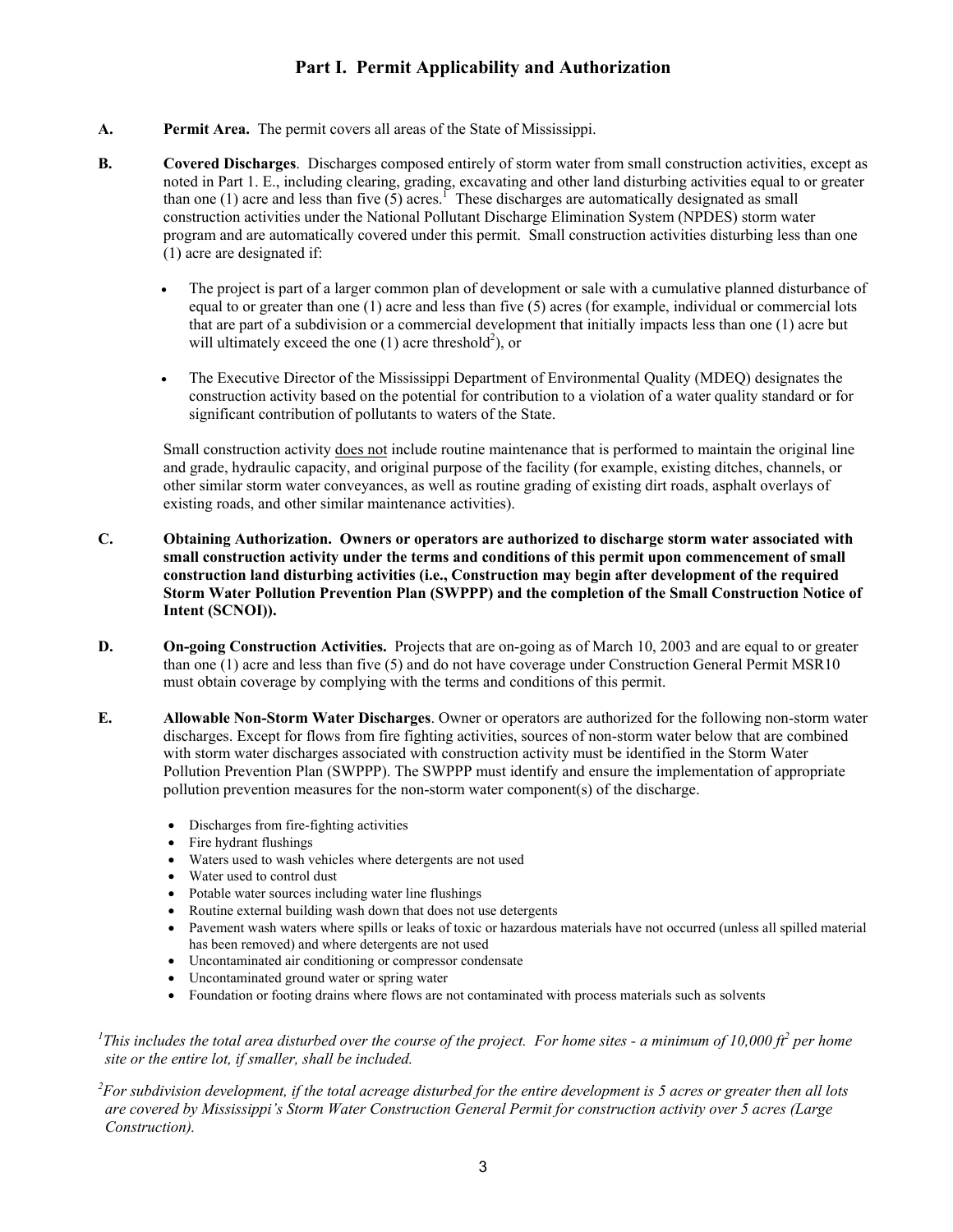**F. Responsibility for Permit Compliance.** The owner(s) of the property and any operator(s) associated with small construction activity on the property shall have joint and several responsibility for compliance with this permit.

## **G. This Permit Does Not Authorize:**

- **Discharges of hazardous substances or oil.** This permit does not authorize the discharge of hazardous substances or oil resulting from an on-site spill.
- **Post Construction Discharges**. This permit does not authorize storm water discharges that originate from the site after construction activities have been completed and the site has undergone final stabilization.
- **Discharges Covered by Another Permit.** This permit does not authorize storm water discharges associated with construction activity that have been covered under an individual permit in accordance with Part I. H. of this permit.
- **Discharges Threatening Water Quality.** This permit does not authorize storm water discharges from construction sites that the Executive Director determines will cause, or have reasonable potential to cause or contribute to, violations of water quality standards. Where such determinations have been made, the Mississippi Environmental Quality Permit Board (Permit Board) may notify the owner or operator that an individual permit application is necessary in accordance with Part I. H. of this permit. However, the Permit Board may authorize coverage under this permit after appropriate controls and implementation procedures designed to bring the discharges into compliance with water quality standards have been included in the Storm Water Pollution Prevention Plan.
- **Discharges to Impaired Receiving Waters.** The SWPPP must specifically identify Best Management Practices (BMPs) which ensure storm water will not cause or contribute to non-attainment of a water quality standard. In cases where the Permit Board becomes aware of potential impairment due to small construction activities, the Permit Board may require the submittal of the SWPPP in order to ascertain whether the selected BMPs are sufficient to comply with requirements of this permit or any other requirements of the Permit Board. The list of impaired receiving waters may be found on the MDEQ web site at [www.deq.state.ms.us](http://www.deq.state.ms.us/) or by calling 601-961-5171.

## **H. Requiring an Individual Permit**

Upon notification of a small construction project, the Permit Board may require an alternate permit. The Permit Board may require any owner or operator of land disturbing activities of equal to or greater than one (1) acre and less than five (5) acres to apply for and obtain an individual NPDES permit. Any interested person may petition the Permit Board to take action under this paragraph. The Permit Board may require any small construction owner or operator to apply for an individual NPDES permit only if the owner or operator has been notified in writing. This notice shall include reasons for this decision, an application form and a filing deadline. The Permit Board may grant additional time upon request.

## **Part II. Small Construction Notice of Intent (SCNOI)**

**A. Small Construction Notice of Intent (SCNOI)**. Prior to the commencement of small construction activity, the owner or operator must complete a Small Construction Notice of Intent (SCNOI). The SCNOI and SWPPP described in Part III shall be submitted to the Mississippi Department of Environmental Quality (MDEQ) **only upon request from MDEQ**; however, the SCNOI and SWPPP must be maintained at the permitted site or locally available in case inspector review is necessary. Failure to complete a SCNOI prior to the commencement of construction activity or to submit a SCNOI when requested is a violation of State regulations. The SCNOI shall be retained by the owner or operator as required by Part IV. E. of this permit. Attachments to the SCNOI must include: a U.S. Geological Survey quadrangle map or copy **(only if required to be submitted to MDEQ)** showing site location and a Storm Water Pollution Prevention Plan (SWPPP).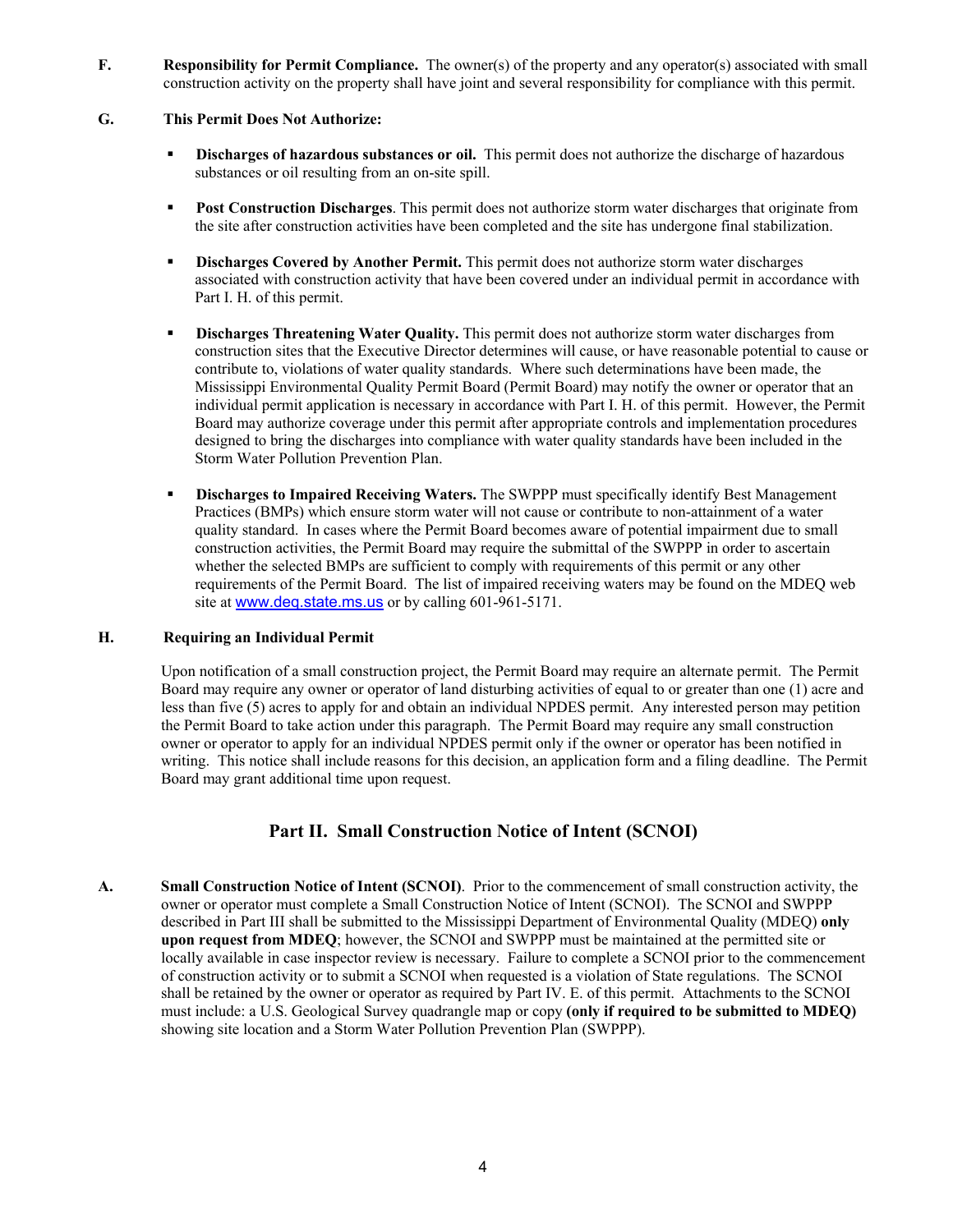**B. Where to Submit the Small Construction Notice of Intent, if Requested.** Complete and appropriately signed SCNOI forms must be submitted to:

> **Chief, Environmental Permits Division MS Dept of Environmental Quality, Office of Pollution Control P.O. Box 10385 Jackson, Mississippi 39289-0385**

## **Part III. Storm Water Pollution Prevention Plan (SWPPP)**

- **A. SWPPP Development.** A SWPPP shall be developed and implemented by the owner or operator of a small construction project. The SWPPP must include a description of appropriate control measures (i.e., BMPs) that will be implemented as part of the construction activity to control pollutants in storm water discharges.
	- 1. The SWPPP shall be retained at the permitted site or locally available. A copy of the SWPPP must be made available to the MDEQ inspectors for review at the time of an on-site inspection.
	- 2. BMPs shall be in place upon commencement of construction.
	- 3. The Executive Director of MDEQ may notify the owner or operator at any time that the SWPPP does not meet the minimum requirements of this permit. After notification, the owner or operator shall amend the SWPPP, implement the changes and certify in writing to the Executive Director that the requested changes have been made. Unless otherwise provided by the Executive Director, the requested changes shall be made within 15 days.
	- 4. The owner or operator shall amend the SWPPP and implement the changes before there is a change in construction, operation, or maintenance, which may potentially effect the discharge of pollutants to State waters.
	- 5. The owner or operator shall amend the SWPPP and implement the changes if the SWPPP proves to be ineffective in controlling storm water pollutants including, but not limited to, significant sediment leaving the site and non-functioning BMPs.

## **B. Compliance with Local Storm Water Ordinances.**

- 1. In addition to the requirements of this permit, the SWPPP shall be in compliance with all local storm water ordinances and shall provide a brief description of applicable local erosion and sediment controls and post-construction BMPs.
- 2. When storm water discharges into a municipal storm sewer system, the owner or operator must make the SWPPP available to the municipal authority upon request.

## **C. SWPPP Details.**

- 1. **Owner or Operator.** The SWPPP shall identify the "owner or operator" as defined in Part VII. of this permit. The operator's name, complete mailing address and telephone number(s) shall be identified on the plan.
- 2. **Erosion and Sediment Controls.** The owner or operator shall list and describe controls appropriate for the construction activities and the procedures for implementing such controls. Controls shall be designed to retain sediment onsite and should:
	- Divert upslope water around disturbed areas
	- Limit exposure of disturbed areas to the shortest time possible
	- Disturb the smallest area possible
	- Preserve existing vegetation where possible, especially trees
	- Preserve vegetated buffer zones around any creek, drain, lake, pond or wetland
	- Slow rainfall runoff velocities to prevent erosive flows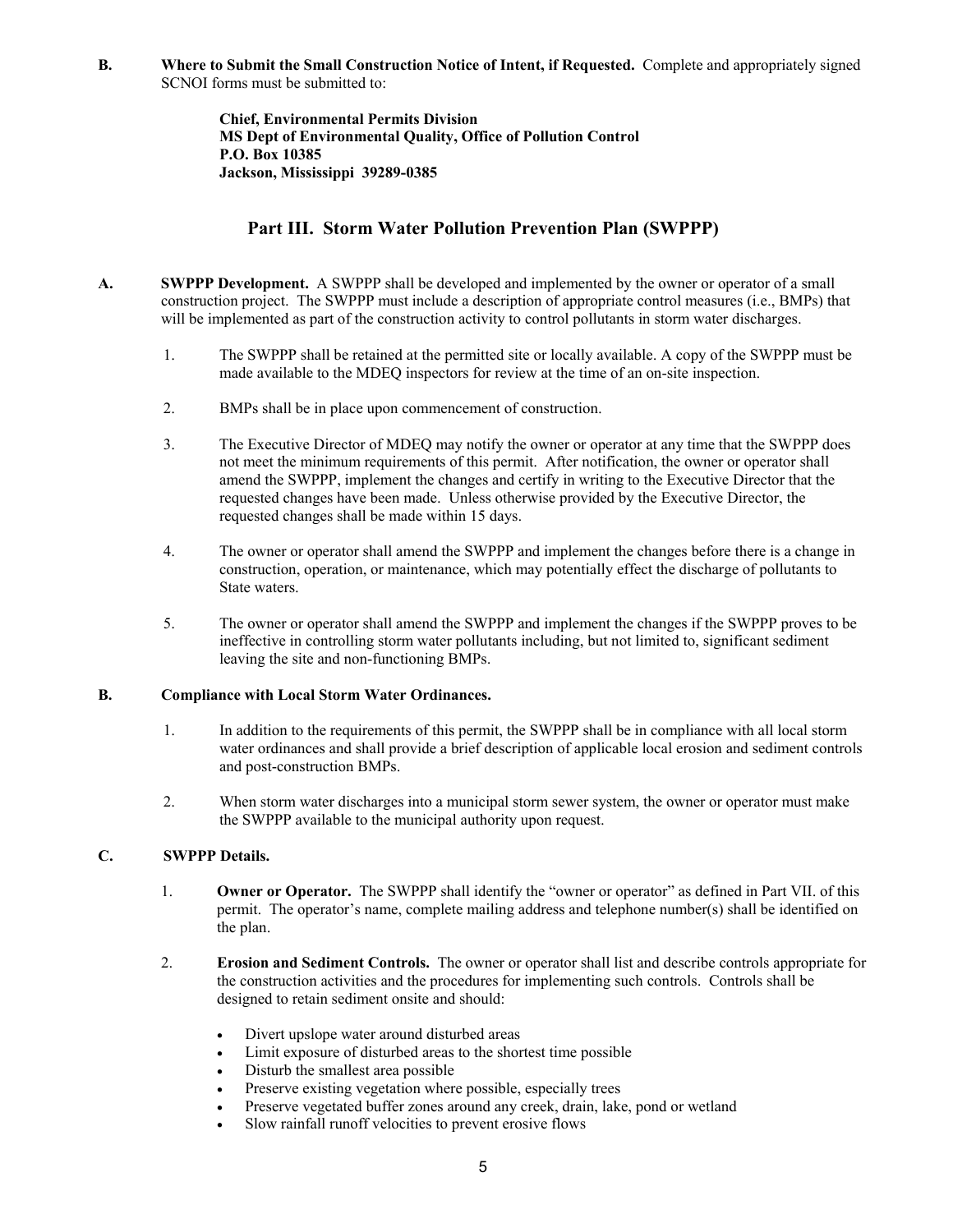- Avoid disturbing sensitive areas such as:
	- Steep and/or unstable slopes
	- Land upslope of surface waters
	- Areas with erodible soils
	- Existing drainage channels
- Transport runoff down steep slopes through lined channels or piping
- Minimize the amount of cut and fill
- Re-vegetate disturbed areas as soon as possible
- Implement best management practices to mitigate adverse impacts from storm water runoff; and
- Remove sediment from storm water before it leaves the site by allowing runoff to pond in controlled areas to drop out sediment
- Filter runoff by using natural vegetation, brush barriers, silt fences, hay bales, etc.

**At a minimum, the controls must be in accordance with the standards set forth in " Planning and Design Manual for the Control of Erosion, Sediment & Stormwater," or other recognized manual of design as appropriate for Mississippi**. The planning and design manual can be obtained by calling 601/961-5171 or may be found electronically at Mississippi State's educational web site at <http://abe.msstate.edu/csd/p-dm/>. In addition, Mississippi's "Storm Water Pollution Prevention Plan (SWPPP) Guidance Manual for Construction Activities" is available by calling 601/961-5171 or on the MDEQ website at [www.deq.state.ms.us](http://www.deq.state.ms.us/). The erosion and sediment controls shall address the following minimum components.

- a. **Vegetative practices** shall be designed to preserve existing vegetation where possible and revegetate disturbed areas as soon as practicable after grading or construction. Such practices may include surface roughening, temporary seeding, permanent seeding, mulching, sod stabilization, vegetative buffer strips, and protection of trees.
- b. **Structural practices** shall divert flows from exposed soils, store flows or otherwise limit runoff from exposed areas. Such practices may include construction entrance/exit, straw bale dikes, silt fences, earth dikes, brush barriers, drainage swales, check dams, subsurface drains, pipe slope drains, level spreaders, drain inlet protection, outlet protection, detention/retention basins, sediment traps, temporary sediment basins or equivalent sediment controls.
- c. **Post construction control measures** shall be installed to control pollutants in storm water after construction is complete. These controls include, but are not limited to on-site infiltration of runoff, flow attenuation using open vegetated swales, exfiltration trenches and natural depressions, constructed wetlands and retention/detention structures. Where needed, velocity dissipation devices shall be placed at detention or retention pond outfalls and along the outfall channel to provide a non-erosive flow.
- 3. **Non-Storm Water Discharges**. Except for flows from fire fighting activities, sources of non-storm water listed in Part I. E. of this permit that are combined with storm water discharges associated with construction activity must be identified in the SWPPP. The SWPPP must identify and ensure the implementation of appropriate pollution prevention measures for the non-storm water component(s) of the discharge.
- 4. **Housekeeping Practices.** The owner or operator shall describe and list practices appropriate to prevent pollutants from entering storm water from construction sites due to poor housekeeping. The owner or operator shall:
	- designate areas for equipment maintenance and repair and concrete chute wash off;
	- provide waste receptacles at convenient locations;
	- provide regular collection of waste;
	- provide protected storage areas for chemicals, paints, solvents, fertilizers, and other potentially toxic materials;
	- provide adequately maintained sanitary facilities; and
	- provide secondary containment around on-site fuel tanks.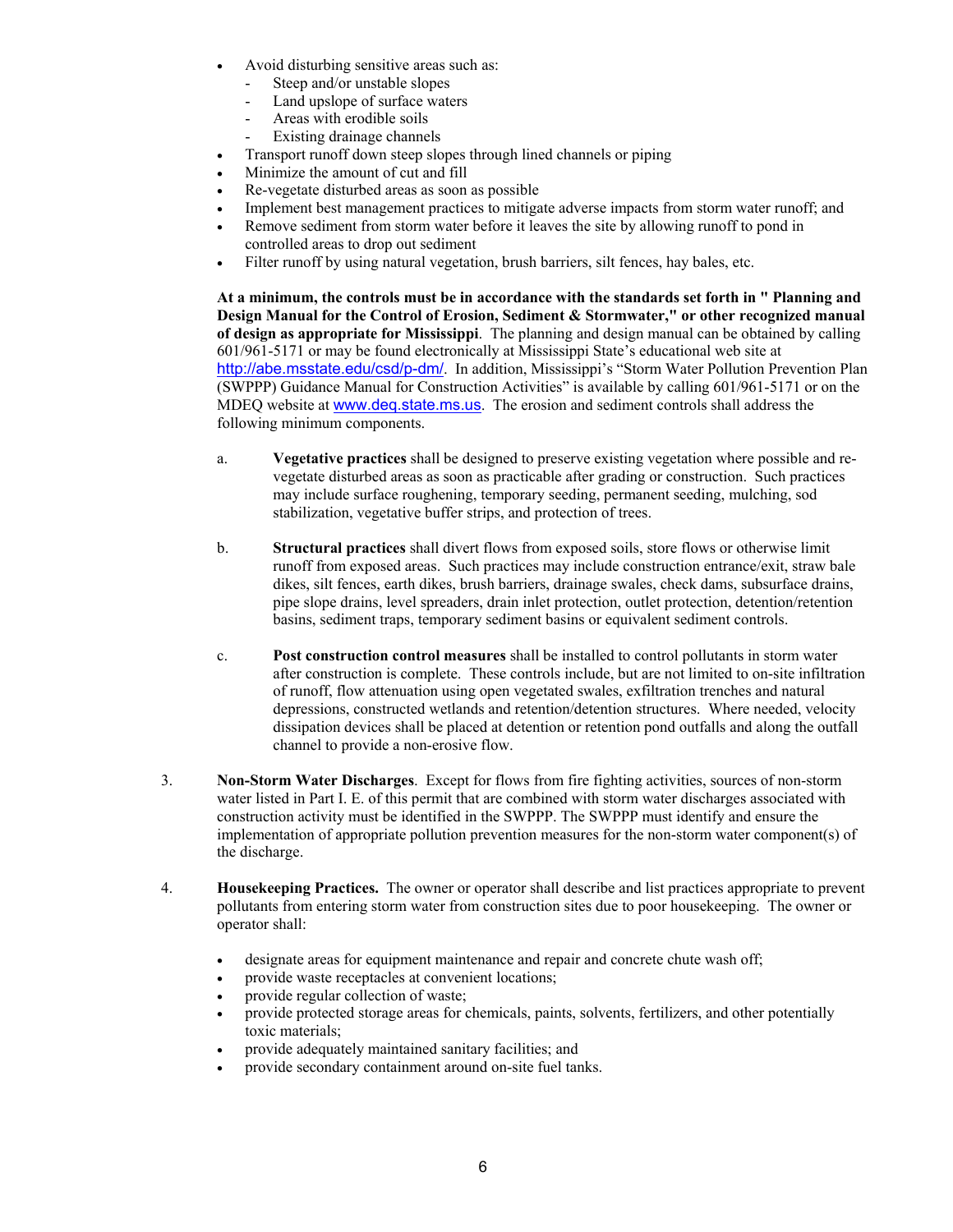Releases into the environment of hazardous substances, oil, and pollutants or contaminants, which pose a threat to applicable water quality standards or causes a film, sheen or discoloration of State waters, shall be reported to the:

- Mississippi Emergency Management Agency (601) 352-9100
- National Response Center 1-800-424-8802
- 5. **Prepare Scaled Site Map.** The owner or operator shall prepare a scaled site map showing total area of the site, original and proposed contours (if practicable), direction of flow of storm water runoff, adjacent receiving water bodies, north arrow, all erosion & sediment controls (vegetative and structural), post construction control measures as described in Part III. C. 2. of this permit, and an estimate of the pre and post construction runoff coefficients of the site (see runoff coefficients in Part VII.) and the increase in impervious area.
- 6. **Implementation Sequence.** The owner or operator shall prepare an orderly listing which coordinates the timing of all major land-disturbing activities together with the necessary erosion and sedimentation control measures planned for the project.

## **Part IV. Limitations and Requirements**

#### **A. Non-Numeric Limitations.**

Storm water discharges shall be free from:

- 1. debris, oil, scum, and other floating materials other than in trace amounts
- 2. eroded soils and other materials that will settle to form objectionable deposits in receiving waters
- 3. suspended solids, turbidity and color at levels inconsistent with the receiving waters
- 4. chemicals in concentrations that would cause violation of State Water Quality Criteria in the receiving waters

#### **B. Implementation Requirements.**

The owner or operator shall:

- 1. implement the SWPPP as required;
- 2. install downslope and perimeter controls before any major land disturbing activities;
- 3. install needed erosion controls even if they may be located in the way of subsequent activities, such as utility installation, grading or construction. It shall not be an acceptable defense that controls were not installed because subsequent activities would require their replacement or cause their destruction;
- 4. implement controls as needed to prevent erosion and adverse impacts to receiving streams and shall install additional and/or alternative erosion and sediment controls when existing controls prove to be ineffective in preventing sediment from leaving the site;
- 5. maintain all erosion and sediment controls. As a minimum accumulated sediment shall be removed from controls when it reaches 1/3 to 1/2 the height of the control and properly disposed. Nonfunctioning controls shall be repaired, replaced or supplemented with functional controls within 24 hours of discovery or as soon as field conditions allow;
- 6. implement the appropriate temporary or permanent vegetative practices within seven calendar days when a disturbed area will be left undisturbed for thirty days or more;
- 7. minimize off-site vehicle tracking of sediments;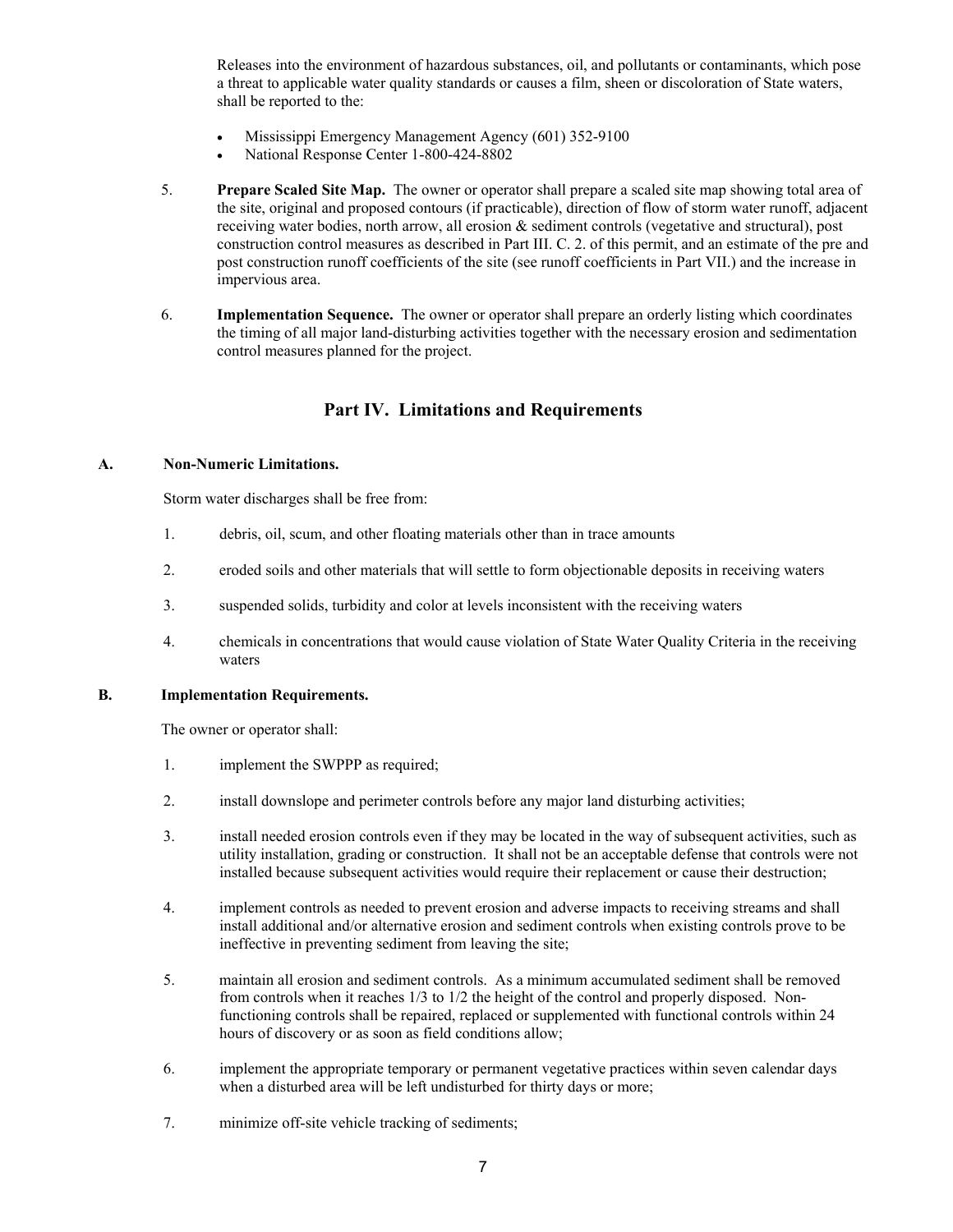- 8. remove any off-site accumulations of sediment at a frequency sufficient to minimize offsite impacts (e.g., fugitive sediment in street could be washed into storm sewers by the next rain and/or pose a safety hazard to users of public streets); and
- 9. comply with applicable State or local waste disposal, sanitary sewer or septic system regulations.
- **C. Inspection Requirements.** Inspection of all erosion controls and other SWPPP requirements shall be performed during land disturbing activities . Inspections shall be performed:
	- 1. at least once a week;
	- 2. within 24 hours of the end of a storm event of a half-inch or greater;
	- 3. as often as is necessary to ensure that appropriate erosion and sediment controls have been properly constructed and maintained and determine if additional or alternative control measures are required.
- **D. Documentation of Inspections.** All inspections required by Part IV. C. of this permit must be documented and certified according to Part V. H. of this permit (see Part IX Inspection Form). Documentation must include the day and time the inspection was performed, who performed the inspection, any deficiencies noted, and corrective action needed. Documentation of all inspections must be kept with the SWPPP. Inspections must continue until such time that planned construction activities have been completed, land disturbing activities have ceased and disturbed areas have been stabilized with no significant erosion occurring.
- **E. Retention of Records.** All records, reports and information resulting from activities required by this permit shall be retained by the owner or operator, on-site if practicable, for a period of at least three years from the date construction was completed.

## **F. Noncompliance Reporting.**

- 1. **Anticipated Noncompliance.** The owner or operator shall give at least 10 days advance notice, if possible, before any planned noncompliance with permit requirements. Giving notice of planned or anticipated noncompliance does not immunize the owner or operator from enforcement for that noncompliance.
- 2. **Unanticipated Noncompliance.** The owner or operator shall notify the MDEQ orally within 24 hours from the time he or she becomes aware of unanticipated noncompliance. A written report shall be provided to the MDEQ within 5 working days of the time he or she becomes aware of the circumstances. The report shall describe the cause, the exact dates and times, steps taken or planned to reduce, eliminate, or prevent reoccurrence and, if the noncompliance has not ceased, the anticipated time for correction.

## **G. Termination of Permit Requirements.**

- 1. **If a SCNOI has not been requested by the Permit Board (SCNOI not submitted to MDEQ).** Upon successful completion of all permanent erosion and sediment controls, inspections and reporting requirements are no longer required. The owner or operator must record the date of completion of all permanent erosion and sediment controls on the final inspection report.
- 2. **If a SCNOI has been requested by the Permit Board (SCNOI submitted to MDEQ).** Upon successful completion of all permanent erosion and sediment controls for a small construction project a written notification of such shall be submitted to the MDEQ. All inspection forms described in Part IV. D. of this permit and provided in Part IX of this permit must be attached. Coverage is not terminated until done so in writing by the MDEQ.

## **Part V. Other Permit Conditions**

**A. Duty to Comply.** Any permit noncompliance constitutes a violation of the Mississippi Air and Water Pollution Control Law and is grounds for enforcement action or requiring permit application in accordance with Part I. H. of this permit. It shall not be a defense in an enforcement action that it would have been necessary to halt or reduce the regulated activity in order to maintain compliance with the conditions of this permit.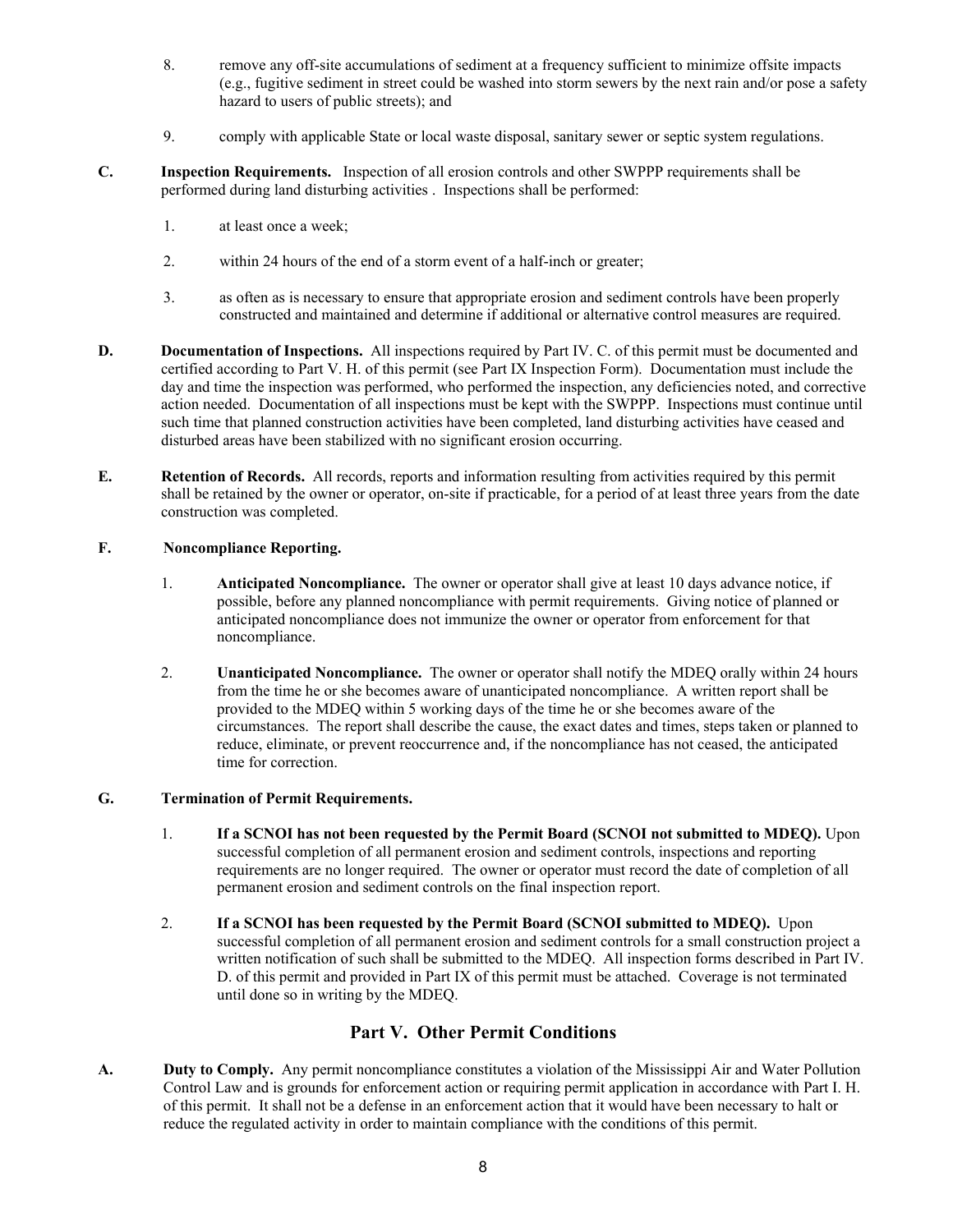- **B. Continuation of the Expired General Permit and Coverages under the Permit**. All general permits and coverages shall remain in full force and effect until the Permit Board makes a final determination regarding any reissuance, modification, or revocation.
- **C. Duty to Mitigate.** The owner or operator shall take all reasonable steps to minimize or prevent any discharge in violation of this permit, which is likely to adversely affect human health or the environment.
- **D.** Duty to Provide Information. The owner or operator shall furnish to the Permit Board, within a reasonable time, any information that the Permit Board may request to determine compliance with this permit.
- **E. Signatory Requirements.** All SCNOIs shall be signed as follows:
	- 1. **For a corporation** by a responsible corporate officer. For this permit, a responsible corporate officer means: **(a)** a president, secretary, treasurer, or vice-president of the corporation in charge of a principal business function, or any other person who performs similar policy or decision-making functions for the corporation; or **(b)** the manager of one or more manufacturing, production or operating facilities employing more than 250 persons or having gross annual sales or expenditures exceeding \$25,000,000 (in second-quarter 1980 dollars) if authority to sign documents has been assigned or delegated to the manager in accordance with corporate procedures;
	- 2. **For a partnership or sole proprietorship** by a general partner or the proprietor, respectively; or
	- 3. **For a municipal, State, Federal, or other public agency** by either a principal executive officer or ranking elected official. For purposes of this section, a principal executive officer of a Federal agency includes: **(a)** the chief executive officer of the agency, or **(b)** a senior executive officer having responsibility for the overall operations of a principal geographic unit of the agency.
- **F. Duly Authorized Representative.** All reports required by this permit and other information requested by the Permit Board shall be signed by a person described in Part V. E., above, or by a duly authorized representative of that person. A person is duly authorized representative when:
	- 1. the authorization is made in writing by a person described in Part V. E., above, and submitted to the Permit Board, if requested;
	- 2. the authorization specifies either an individual or a position having responsibility for the overall operation of the regulated activity, such as manager, owner or operator, superintendent or one having overall environmental responsibility (a duly authorized representative may be a named individual or any individual occupying a named position).
- **G. Changes to Authorization**. If an authorization is no longer accurate because a different individual or position has permit responsibility, a new authorization satisfying the above requirements must be submitted to the Permit Board prior to or together with any reports, information or applications signed by the representative.
- **H. Certification.** Any person signing documents under this section shall make the following certification: I certify under penalty of law that this document and all attachments were prepared under my direction or supervision in accordance with a system designed to assure that qualified personnel properly gathered and evaluated the information submitted. Based on my inquiry of the person or persons who manage the system, or those persons directly responsible for gathering the information, the information submitted is, to the best of my knowledge and belief, true, accurate and complete. I am aware that there are significant penalties for submitting false information, including the possibility of fine and imprisonment for knowing violations.
- **I. Oil and Hazardous Substance Liability.** Nothing in this permit shall relieve the owner or operator from responsibilities, liabilities, or penalties under Section 311 of the Clean Water Act (CWA).
- **J.** Property Rights. The issuance of this permit does not convey any property rights of any sort, nor any exclusive privileges, nor does it authorize any injury to private property nor any invasion of personal rights, nor any infringement of Federal, State or local laws or regulations.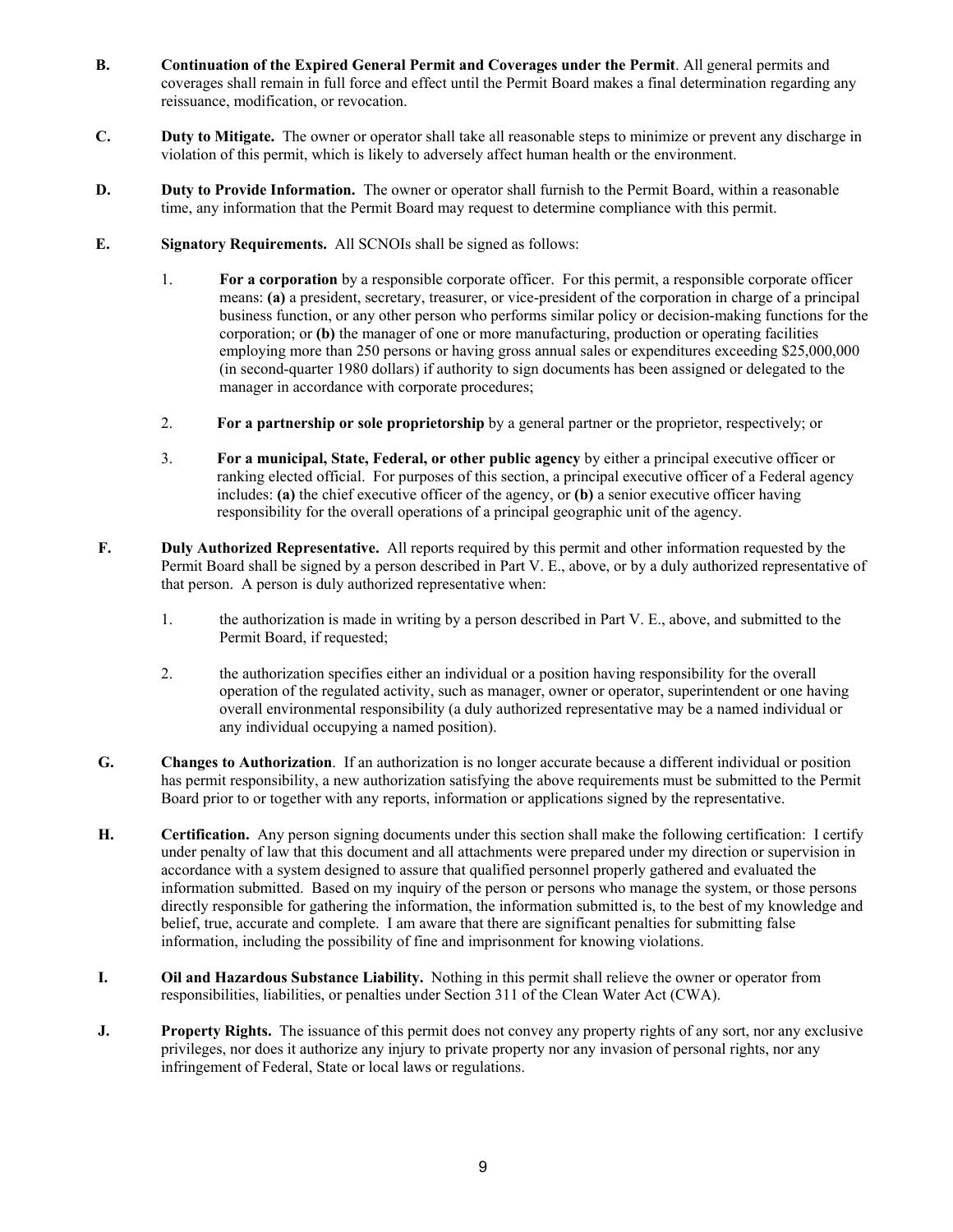- **K. Transfers.** Coverage under this permit is transferable after the former coverage recipient and new coverage recipient complete Form VIII. This form must be kept with your records. Submit to MDEQ only if an SCNOI has been submitted.
- **L. Severability.** The provisions of this permit are severable, and if any provision of this permit, or the application of any provision of this permit to any circumstance, is held invalid, the application of such provision to other circumstances, and the remainder of this permit shall not be affected thereby.
- **M. Proper Operation and Maintenance.** The owner or operator shall at all times properly operate and maintain all facilities and systems of treatment and control (and related appurtenances) which are installed or used by the owner or operator to achieve compliance with the conditions of this permit including the storm water pollution prevention plan. Proper operation and maintenance includes adequate laboratory controls with appropriate quality assurance procedures and requires the operation of backup or auxiliary facilities when necessary to achieve compliance with permit conditions.
- **N. Bypass Prohibition.** Bypass (see 40 CFR 122.41(m)) is prohibited and enforcement action may be taken against a owner or owner or operator for a bypass, unless: **(a)** The bypass was unavoidable to prevent loss of life, personal injury, or severe property damage; **(b)** There were no feasible alternatives to the bypass, such as the use of auxiliary treatment facilities, retention of untreated wastes, or maintenance during normal periods of equipment downtime. This condition is not satisfied if the owner or operator should, in the exercise of reasonable engineering judgement, have installed adequate backup equipment to prevent a bypass which occurred during normal periods of equipment downtime or preventive maintenance; and **(c)** The owner or operator submitted notices per Part IV. G. of this permit.
- **O.** Upset Conditions. An upset (see 40 CFR 122.41(n)) constitutes an affirmative defense to an action brought for noncompliance with technology-based permit limitations if a permittee shall demonstrate, through properly signed, contemporaneous operating logs, or other relevant evidence, that: **(1)** An upset occurred and the permittee can identify the specific cause(s) of the upset, **(2)** The permitted facility was at the time being properly operated, **(3)** The permittee submitted notices per Part IV. G. 2. of this permit, and **(4)** The permittee took remedial measures as required under Part V. C. of this permit. In any enforcement proceeding, the permittee has the burden of proof that an upset occurred. No determination made during administrative review of claims that noncompliance was caused by upset, and before an action for noncompliance, is final administrative action subject to judicial review.
- **P.** Inspection and Entry. The owner or operator shall allow the MDEQ staff or an authorized representative, upon the presentation of credentials and other documents as may be required by law, to;
	- 1. enter upon the premises where a regulated activity is located or conducted or where records must be kept under the conditions of this permit;
	- 2. have access to and copy at reasonable times any records that must be kept under the conditions of this permit; and
	- 3. inspect at reasonable times any facilities, equipment or project site.
- **Q. Permit Actions.** This permit may be modified, revoked and reissued, or terminated for cause. A request by the owner or operator for permit modification, revocation and reissuance, or termination, or a certification of planned changes or anticipated noncompliance does not stay any permit condition.

## **Part VI. Reopener Clause**

- **A. Requirement to Obtain Individual Permit.** If there is evidence indicating potential or realized impacts on water quality due to storm water discharge covered by this permit, the owner or operator may be required to obtain individual permit in accordance with Part I. H. of this permit.
- **B.** Permit Modification. Permit modification or revocation will be conducted according to 40 CFR 122.62, 122.63, 122.64 and 124.5.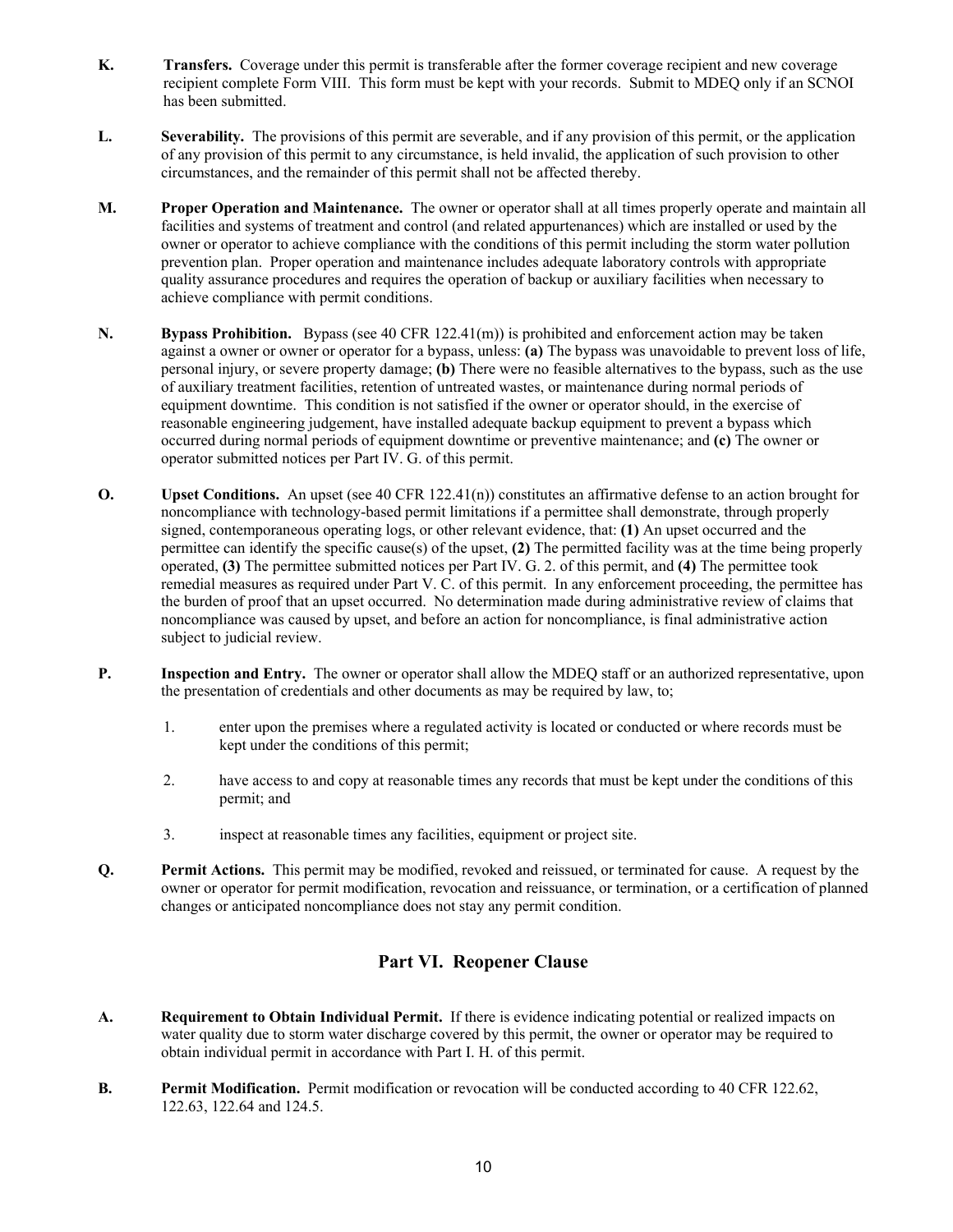## **Part VII. Definitions**

**Best Management Practices (BMPs)** means schedules of activities, prohibitions of practices, maintenance procedures, and other management practices to prevent or reduce the discharge of pollutants to waters of the United States. BMPs also include treatment requirements, operating procedures, and practice to control plant site runoff, spillage or leaks, sludge or waste disposal, or drainage from raw material storage.

**Control Measure** as used in this permit, refers to any Best Management Practice or other method used to prevent or reduce the discharge of pollutants to waters of the United States.

**Commencement of Construction Activities** means the initial disturbance of soils associated with clearing, grading, or excavating activities or other construction-related activities.

**Commission** means the Mississippi Commission on Environmental Quality.

**Clean Water Act "CWA"** refers to the Federal Water Pollution Control Act, 33 U.S.C. section 1251 et seq.

**Discharge of Storm Water Associated with Small Construction Activity** as used in this permit, refers to a discharge of pollutants in storm water runoff from areas where soil disturbing activities (e.g., clearing, grading, or excavation), construction materials or equipment storage or maintenance (e.g., fill piles, borrow area, concrete truck washout, fueling), or other industrial storm water directly related to the construction process (e.g., concrete) are located.

**Executive Director** means the Executive Director of the Department of Environmental Quality.

**Facility or Activity** means any NPDES "point source" or any other facility or activity (including land or appurtenances thereto) that is subject to regulation under the NPDES program.

**Large Construction Activity** includes clearing, grading, and excavating resulting in a land disturbance that will disturb equal to or greater than five (5) acres of land or will disturb less than five (5) acres of total land area but is part of a larger common plan of development or sale that will ultimately disturb equal to or greater than five (5) acres. Large construction activity is covered by another general permit.

**Larger Common Plan of Development or Sale** means a contiguous area where multiple separate and distinct construction activities are occurring under one plan. The plan in a common plan of development or sale is broadly defined as any announcement or piece of documentation (including a sign, public notice or hearing, sales pitch, advertisement, drawing, permit application, zoning request, computer design, etc.) or physical demarcation (including boundary signs, lot stakes, surveyor markings, etc.) indicating that construction activities may occur on a specific plot.

**Operator** for the purpose of this permit and in the context of storm water associated with construction activity, means any party associated with a construction project that meets either of the following two criteria:

- 1. The party has operational control over construction plans and specifications, including the ability to make modifications to those plans and specifications; or
- 2. The party has day-to-day operational control of those activities at a project which are necessary to ensure compliance with a storm water pollution prevention plan for the site or other permit conditions (e.g., they are authorized to direct workers at a site to carry out activities required by the SWPPP or comply with other permit conditions). This definition is provided to inform permittees of MDEQ's interpretation of how the regulatory definitions of "owner or operator" and "facility or activity" are applied to discharges of storm water associated with construction activity.

**Owner or operator** means the owner or operator of any "facility or activity" subject to regulation under the NPDES program.

**Permit Board** means the Mississippi Environmental Quality Permit Board established pursuant to Miss. Code Ann. § 49- 17-28.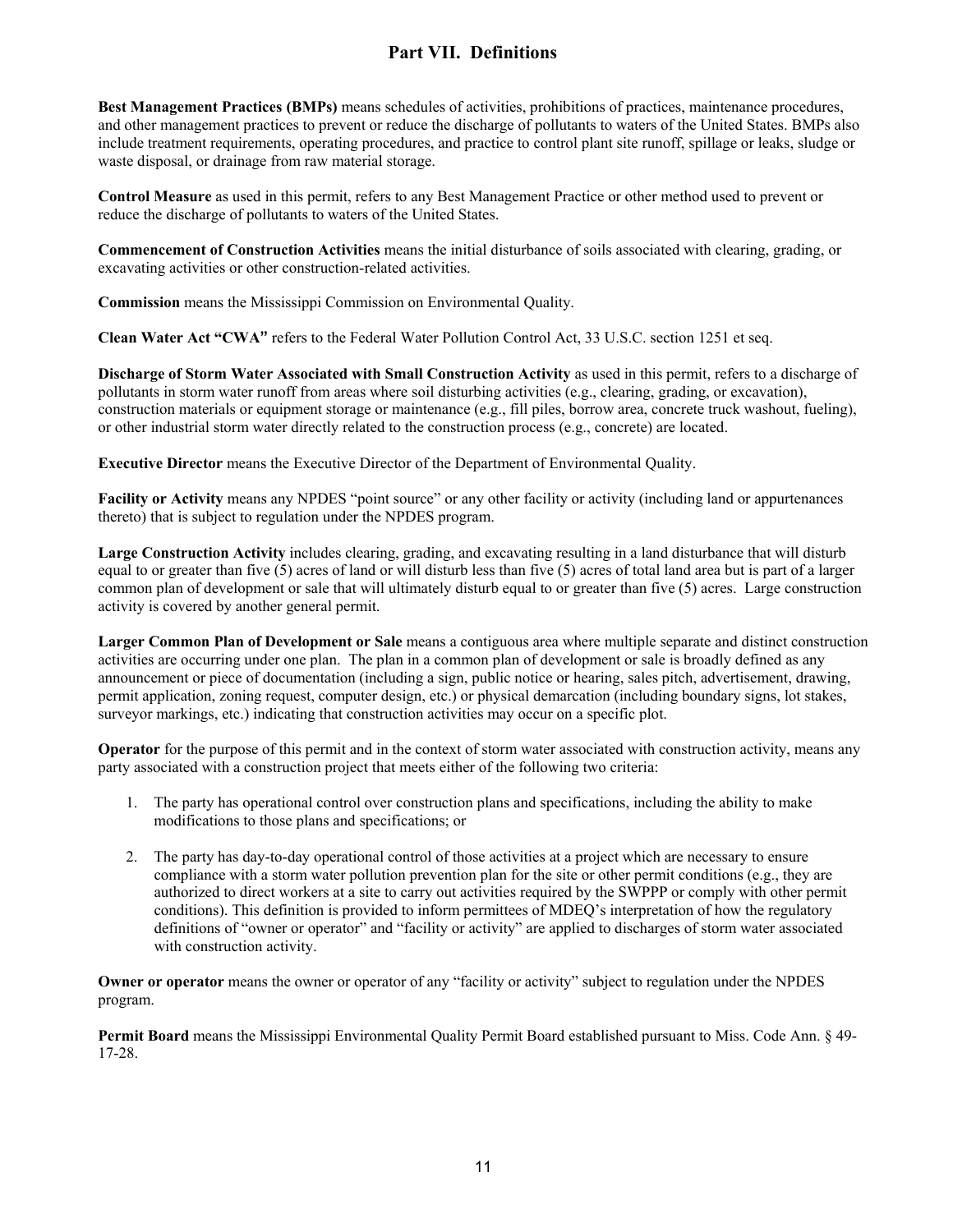**Pollutant** is defined at 40 CFR 122.2. A partial listing from this definition includes: dredged spoil, solid waste, sewage, garbage, sewage sludge, chemical wastes, biological materials, heat, wrecked or discarded equipment, rock, sand, sediment, silt, cellar dirt, and industrial or municipal waste.

**Runoff Coefficient** means the fraction of total rainfall that will appear at the conveyance as runoff (see values below).

**Successful Completion** of all permanent erosion and sediment controls means when land disturbing construction activities have been completed and disturbed areas have been stabilized with no significant erosion occurring.

**Small Construction Activity** is defined at 40 CFR 122.26(b)(15) and incorporated here by reference. A small construction activity includes clearing, grading, and excavating resulting in a land disturbance that will disturb equal to or greater than one (1) acre and less than five (5) acres of land or will disturb less than one (1) acre of total land area but is part of a larger common plan of development or sale that will ultimately disturb equal to or greater than one (1) acre and less than five (5) acres. Small construction activity does not include routine maintenance that is performed to maintain the original line and grade, hydraulic capacity, or original purpose of the facility.

**Storm Water** means rainfall runoff, snowmelt runoff, and surface runoff.

**Storm Water Pollution Prevention Plan "SWPPP"** means a plan that includes site map(s), an identification of construction/contractor activities that could cause pollutants in the storm water, and a description of measures or practices to control these pollutants.

## **Values of Runoff Coefficient C:**

#### **Lawns:**

Sandy soil, flat 2%0.05-0.10 Sandy soil, average, 2-7%0.10-0.15 Sandy soil, steep, 7% 0.15-0.20 Heavy soil, flat, 2% 0.13-0.17 Heavy soil, average, 2-7% 0.18-0.22 Heavy soil, steep, 7% 0.25-0.35

#### **Business:**

Downtown areas 0.70-0.95 Neighborhood areas 0.50-0.70

#### **Residential:**

Single family areas 0.30-0.50 Multi units, detached 0.40-0.60 Multi units, attached 0.60-0.75

#### **Residential:**

Suburban 0.25-0.40 Apartment dwelling areas 0.50-0.70

#### **Industrial:**

Light areas 0.50-0.80 Heavy areas 0.60-0.90

**Parks, cemeteries** 0.10-0.25 **Playgrounds** 0.20-0.35 **Railroad yard areas** 0.20-0.40 **Unimproved areas** 0.10-0.30

#### **Streets:**

Asphalt 0.70-0.95 Concrete 0.80-0.95 Brick 0.70-0.85 Drives and walks 0.75-0.85 Roofs 0.75-0.95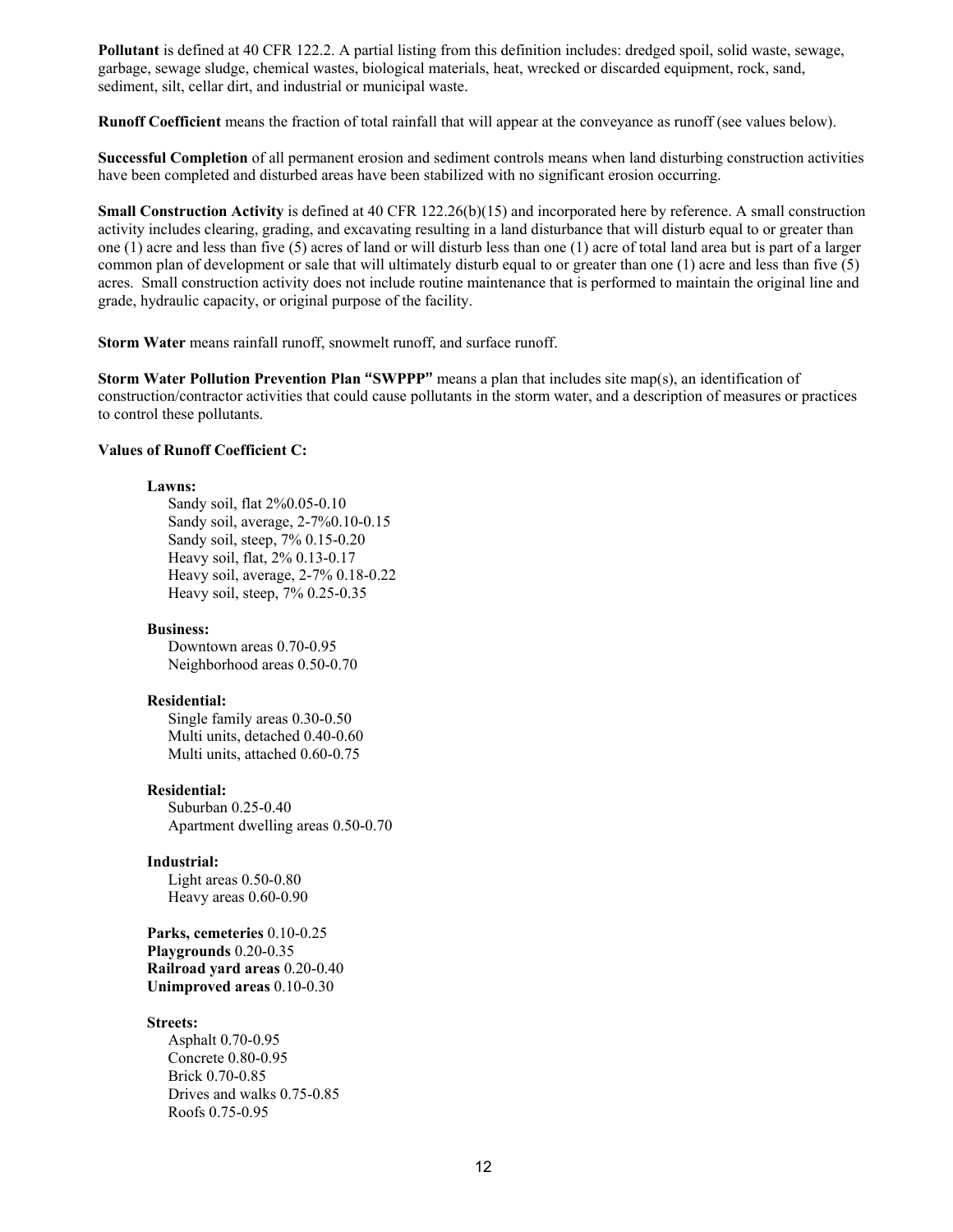## **Part VIII. Transfer of Small Construction General Permit Coverage and/or Name Change**

Instructions: For Ownership Change-Complete all Items on this page (except Item VIII) and reverse side. For Name Change Only-Complete Items I, II, V, VI, VII, VIII, and reverse side.

| Item I.<br>Location: (Do Not Use P.O. Box)                                                                                                                                                                                                                                                                                                                                                                                                         | Item II.<br>Responsible official after transfer or name change:<br>Mailing Address:<br>$\begin{tabular}{c} \bf Telephone & \textcolor{red}{\textbf{0.22}\textwidth} \end{tabular}$ |
|----------------------------------------------------------------------------------------------------------------------------------------------------------------------------------------------------------------------------------------------------------------------------------------------------------------------------------------------------------------------------------------------------------------------------------------------------|------------------------------------------------------------------------------------------------------------------------------------------------------------------------------------|
| Item III.                                                                                                                                                                                                                                                                                                                                                                                                                                          | Item IV.                                                                                                                                                                           |
| Previous Permittee <sup>1</sup> :                                                                                                                                                                                                                                                                                                                                                                                                                  | New Permittee <sup>1</sup> :                                                                                                                                                       |
| Mailing Address:                                                                                                                                                                                                                                                                                                                                                                                                                                   | Mailing Address:                                                                                                                                                                   |
|                                                                                                                                                                                                                                                                                                                                                                                                                                                    |                                                                                                                                                                                    |
|                                                                                                                                                                                                                                                                                                                                                                                                                                                    |                                                                                                                                                                                    |
|                                                                                                                                                                                                                                                                                                                                                                                                                                                    |                                                                                                                                                                                    |
| Item V.                                                                                                                                                                                                                                                                                                                                                                                                                                            | Item VI.                                                                                                                                                                           |
| Industrial Activity                                                                                                                                                                                                                                                                                                                                                                                                                                | Will Facility Operations Change? Yes <u>Landella</u> No Land                                                                                                                       |
| SIC Code:                                                                                                                                                                                                                                                                                                                                                                                                                                          | If yes, the appropriate applications and permits may required modification prior                                                                                                   |
| <b>Brief Description:</b>                                                                                                                                                                                                                                                                                                                                                                                                                          | to change.                                                                                                                                                                         |
| Item VII.                                                                                                                                                                                                                                                                                                                                                                                                                                          | Item VIII.                                                                                                                                                                         |
| Will Facility Name Change?                                                                                                                                                                                                                                                                                                                                                                                                                         | Signature for Name Change                                                                                                                                                          |
| Yes                                                                                                                                                                                                                                                                                                                                                                                                                                                |                                                                                                                                                                                    |
| No                                                                                                                                                                                                                                                                                                                                                                                                                                                 | Authorized Signature <sup>2</sup> :                                                                                                                                                |
| If Yes, Provide New Name for Permit Coverage.                                                                                                                                                                                                                                                                                                                                                                                                      |                                                                                                                                                                                    |
|                                                                                                                                                                                                                                                                                                                                                                                                                                                    | Date: $\qquad \qquad$                                                                                                                                                              |
| Item IX.<br>From: $\qquad \qquad$<br>To:<br><u> 1989 - Johann Stoff, deutscher Stoffen und der Stoffen und der Stoffen und der Stoffen und der Stoffen und de</u><br>By signature below, the new permittee certifies that they are aware of the requirements of the Small Construction General Permit and<br>agrees to accept responsibility and liability for permit compliance. The previous permittee by signature below is transferring permit | We the undersigned transfer permit coverage MSR15 $\_\_\_\_$ (complete if known)<br>Acquisition Date:                                                                              |
| coverage to the new permittee.<br>Print New Permittee <sup>1</sup> Name                                                                                                                                                                                                                                                                                                                                                                            | Print Previous Permittee <sup>1</sup> Name                                                                                                                                         |
| New Authorized Signature <sup>2</sup>                                                                                                                                                                                                                                                                                                                                                                                                              | Previous Authorized Signature <sup>2</sup>                                                                                                                                         |
| Title                                                                                                                                                                                                                                                                                                                                                                                                                                              | Title                                                                                                                                                                              |
| Date                                                                                                                                                                                                                                                                                                                                                                                                                                               | Date                                                                                                                                                                               |
| A Permittee is a company or individual that is covered under the general permit.                                                                                                                                                                                                                                                                                                                                                                   | Page 1 of 2                                                                                                                                                                        |
| <sup>2</sup> Authorized Signature must be owner or operator.                                                                                                                                                                                                                                                                                                                                                                                       | January 2003                                                                                                                                                                       |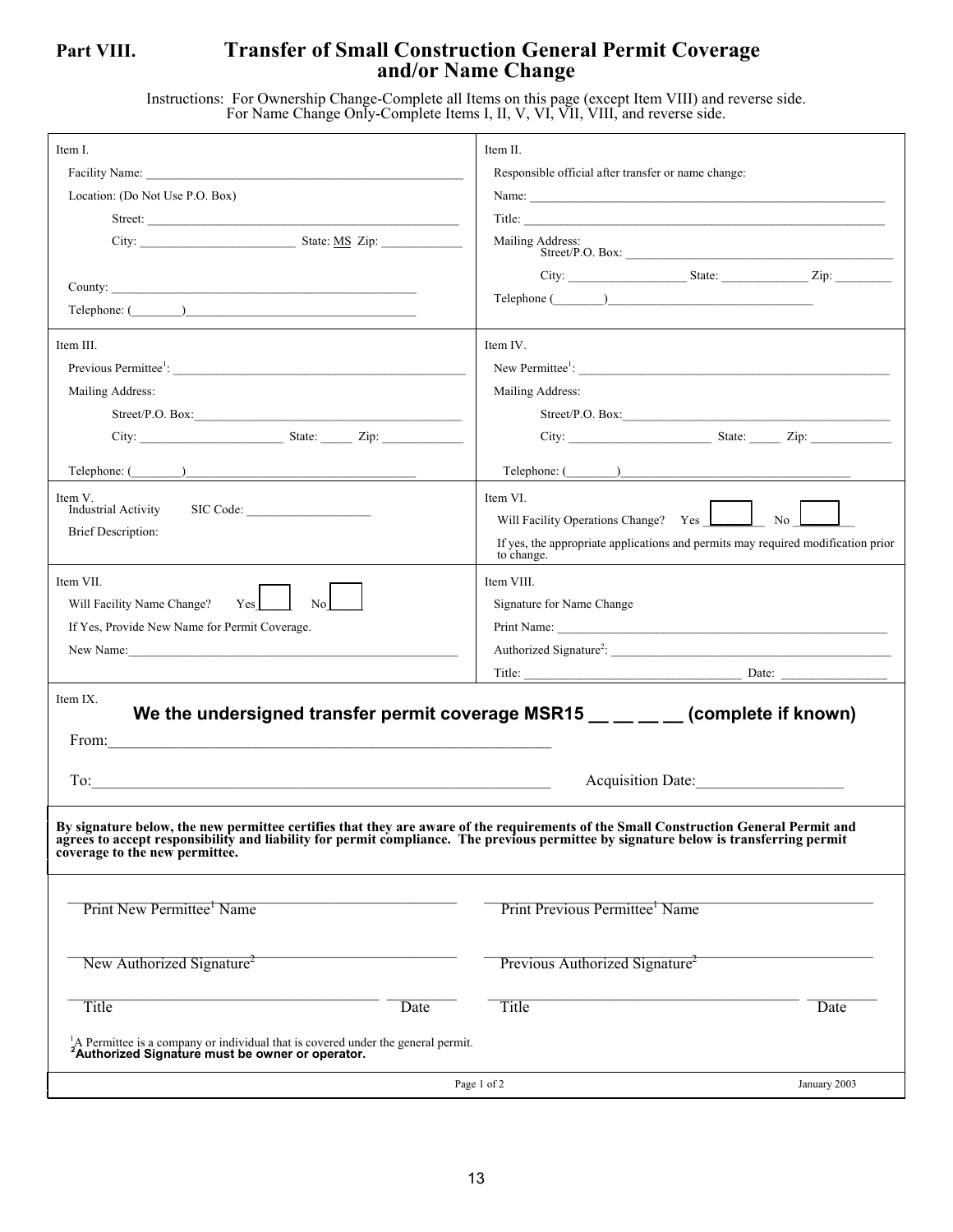Item X. Storm Water

(Check One)

The recipient certifies that they have received a copy of the SWPPP from the original owner.

The recipient is developing a new SWPPP.

**If other environmental permits are involved please contact MDEQ at 601/961-5171 for the appropriate MDEQ transfer form or see MDEQ's web site at [www.deq.state.ms.us](http://www.deq.state.ms.us/)**

**Submit to MDEQ only if an SCNOI has been submitted. If not submitted, you must keep this form with your records.**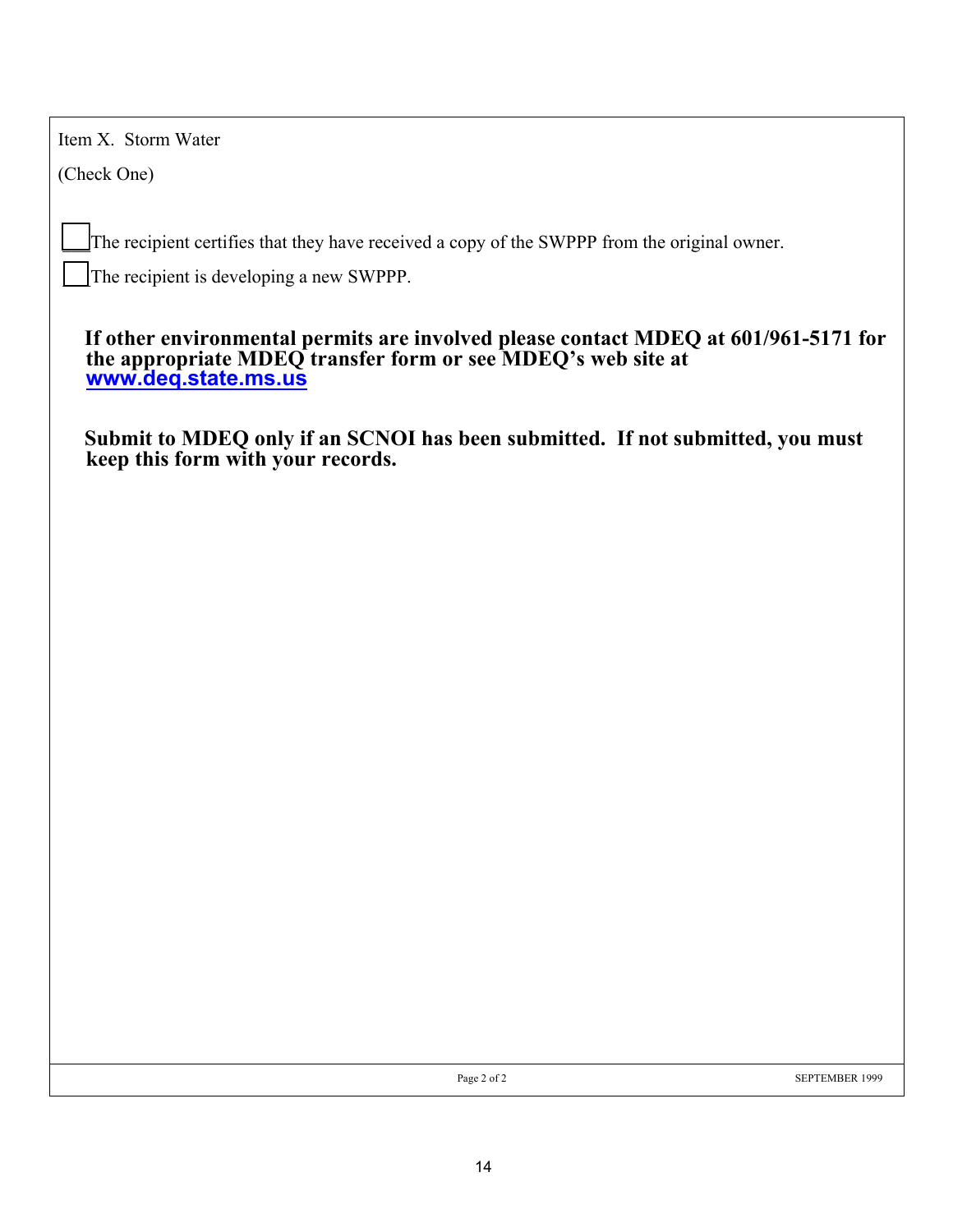## **Part IX. INSPECTION AND CERTIFICATION FORM FOR SMALL CONSTRUCTION EROSION AND SEDIMENT CONTROLS**

## **This form shall be kept on-site unless required to be submitted to MDEQ (see Part IV. G.) Inspections must be done weekly and after a half-inch rainfall event. Coverage number if SCOI submitted (MSR15 \_\_ \_\_ \_\_ \_\_)**

|                                                                                                 |                         | (Please Print)                |               |
|-------------------------------------------------------------------------------------------------|-------------------------|-------------------------------|---------------|
| Name:                                                                                           |                         |                               |               |
| Project Name:                                                                                   |                         |                               |               |
| Project Street Address:                                                                         |                         |                               |               |
| Project City and County:                                                                        |                         |                               |               |
| Startup Date:                                                                                   |                         |                               |               |
| Mailing Address:                                                                                |                         |                               |               |
| Mailing City/State/Zip                                                                          |                         |                               |               |
| Telephone Number                                                                                |                         |                               |               |
|                                                                                                 |                         | <b>Inspection Log</b>         |               |
| Date and Time                                                                                   | After a Half-Inch Rain? | Any Deficiencies<br>Observed? | In spectro(s) |
|                                                                                                 | Yes or No               | Yes or No                     |               |
|                                                                                                 | Yes or No               | Yes or No                     |               |
|                                                                                                 | Yes or No               | Yes or No                     |               |
|                                                                                                 | Yes or No               | Yes or No                     |               |
|                                                                                                 | Yes or No               | Yes or No                     |               |
| Deficiencies Noted During any Inspection (give date(s); attach additional sheets if necessary): |                         |                               |               |
| Corrective Action Taken or Planned (give date(s)); (attach additional sheets if necessary):     |                         |                               |               |

Based upon this inspection which I or personnel under my direct supervision conducted, I certify that all erosion and sediment controls have been implemented and maintained, except for those deficiencies noted above, in accordance with the Storm Water Pollution Prevention Plan filed with the Office of Pollution Control and sound engineering practices as required by the above referenced permit.

 $\mathcal{L}_\mathcal{L} = \mathcal{L}_\mathcal{L} = \mathcal{L}_\mathcal{L} = \mathcal{L}_\mathcal{L} = \mathcal{L}_\mathcal{L} = \mathcal{L}_\mathcal{L} = \mathcal{L}_\mathcal{L} = \mathcal{L}_\mathcal{L} = \mathcal{L}_\mathcal{L} = \mathcal{L}_\mathcal{L} = \mathcal{L}_\mathcal{L} = \mathcal{L}_\mathcal{L} = \mathcal{L}_\mathcal{L} = \mathcal{L}_\mathcal{L} = \mathcal{L}_\mathcal{L} = \mathcal{L}_\mathcal{L} = \mathcal{L}_\mathcal{L}$ 

 $\mathcal{L}_\mathcal{L} = \mathcal{L}_\mathcal{L} = \mathcal{L}_\mathcal{L} = \mathcal{L}_\mathcal{L} = \mathcal{L}_\mathcal{L} = \mathcal{L}_\mathcal{L} = \mathcal{L}_\mathcal{L} = \mathcal{L}_\mathcal{L} = \mathcal{L}_\mathcal{L} = \mathcal{L}_\mathcal{L} = \mathcal{L}_\mathcal{L} = \mathcal{L}_\mathcal{L} = \mathcal{L}_\mathcal{L} = \mathcal{L}_\mathcal{L} = \mathcal{L}_\mathcal{L} = \mathcal{L}_\mathcal{L} = \mathcal{L}_\mathcal{L}$ 

I certify under penalty of law that this document and all attachments were prepared under my direction or supervision in accordance with a system designed to assure that qualified personnel properly gather and evaluate the information submitted. Based on my inquiry of the person or persons responsible for gathering the information, the information submitted is, to the best of my knowledge and belief, true, accurate and complete. I am aware that there are significant penalties for submitting false information, including the possibility of fines and imprisonment for knowing violations.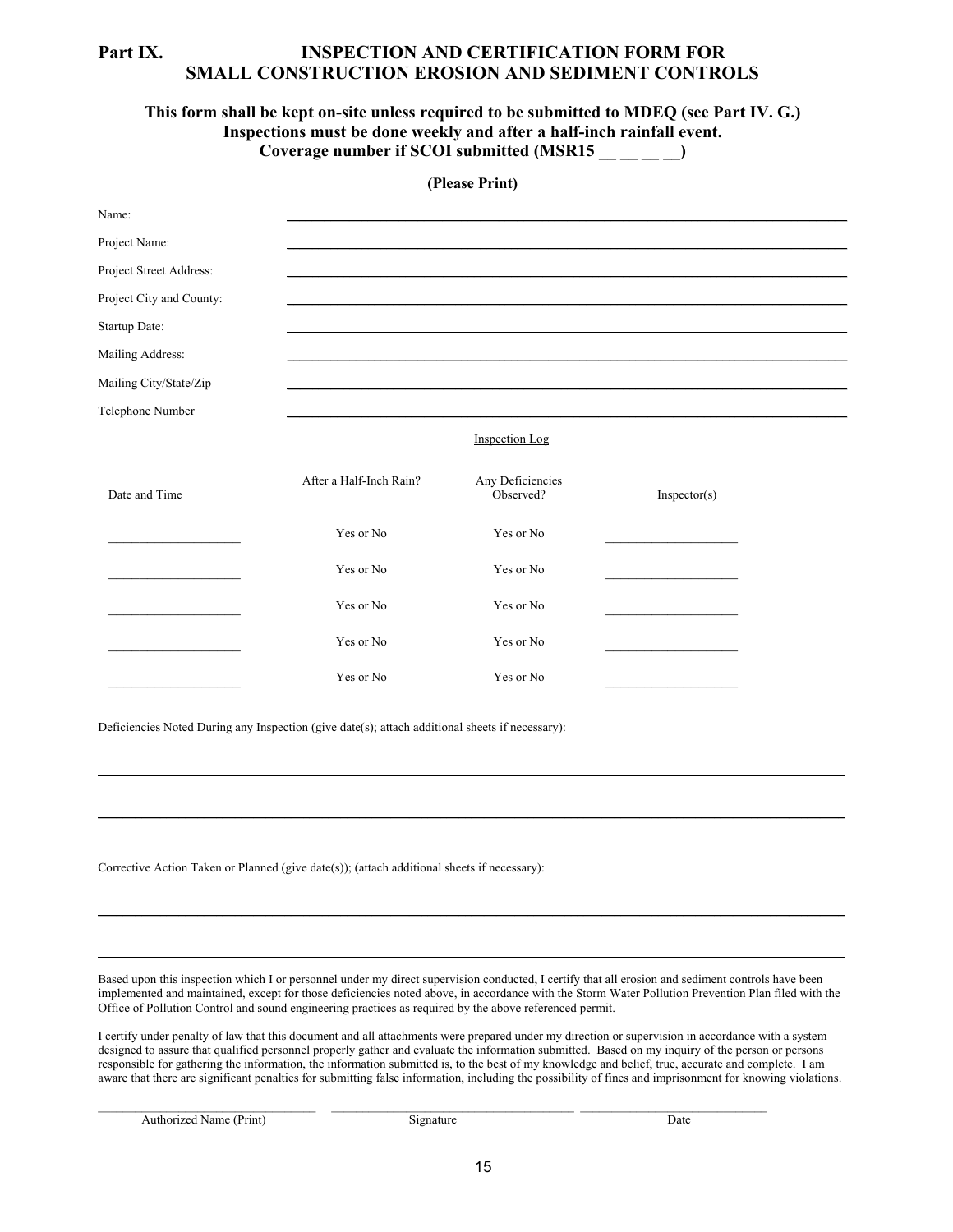**Note: This page is intentionally blank**